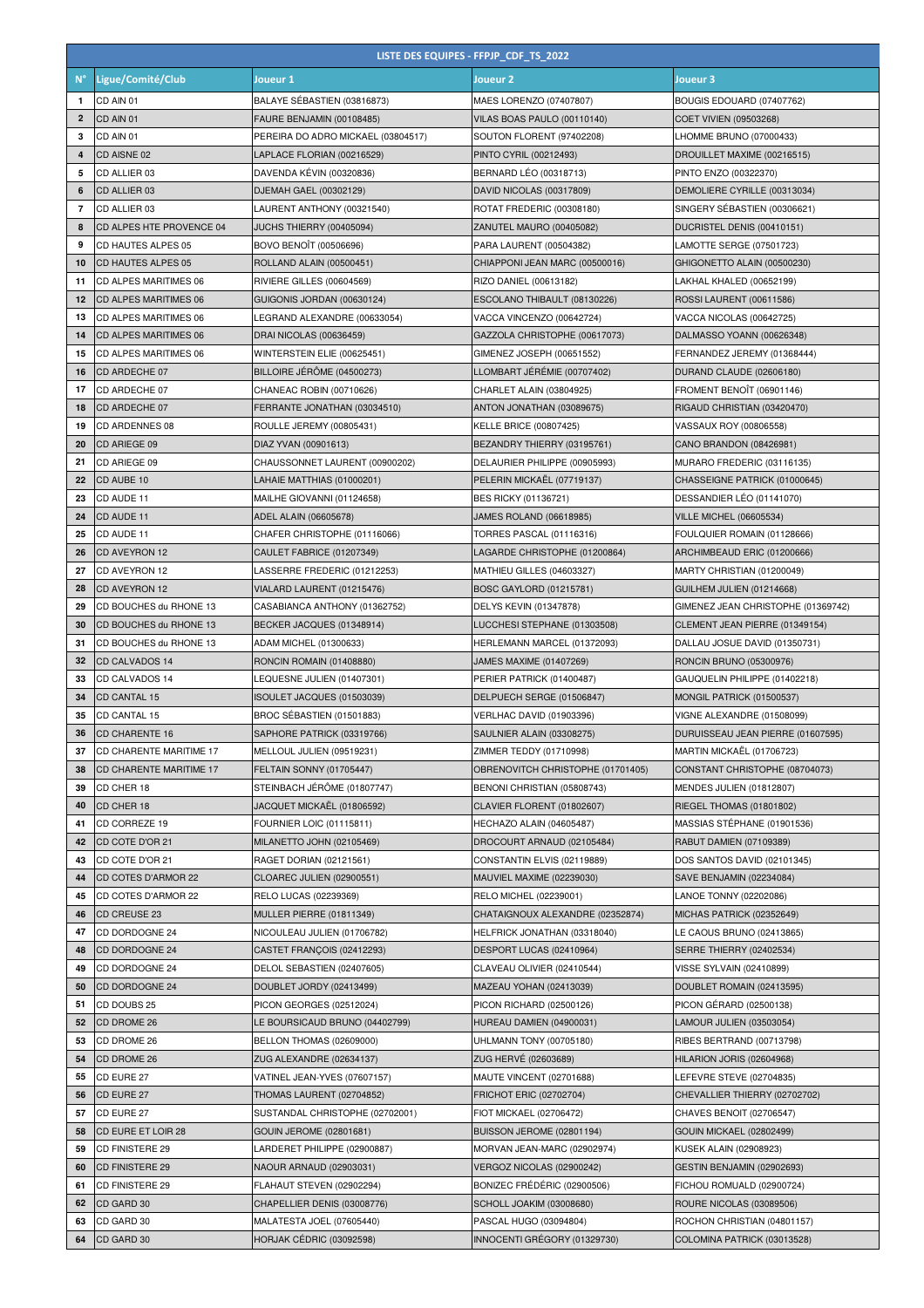|             | LISTE DES EQUIPES - FFPJP_CDF_TS_2022 |                                                         |                                                           |                                                            |  |
|-------------|---------------------------------------|---------------------------------------------------------|-----------------------------------------------------------|------------------------------------------------------------|--|
| $N^{\circ}$ | Ligue/Comité/Club                     | Joueur 1                                                | Joueur <sub>2</sub>                                       | Joueur 3                                                   |  |
| 65          | CD GARD 30                            | CARMINATI SEBASTIEN (03003785)                          | HELFRID CHARLY (03055546)                                 | STACHETTI PATRICK (03014997)                               |  |
| 66          | CD HTE GARONNE 31                     | DUCHEIN PHILIPPE (00903922)                             | MAZAS PHILIPPE (03134738)                                 | FAUREL PAUL (03135935)                                     |  |
| 67          | CD HTE GARONNE 31                     | AMARILLI FRÉDÉRIC (03115740)                            | SENTENAC MICHEL (03103007)                                | CHAMPIGNEUL-COUTANT KENNY (97403581)                       |  |
| 68          | CD HTE GARONNE 31                     | DA COSTA LUCA (06504805)                                | PEREZ MICHEL (03128055)                                   | LEROCH JÉRÉMY (07202541)                                   |  |
| 69          | CD HTE GARONNE 31                     | ZIGLER FLORIAN (03193506)                               | MILHAVET ALEXIS (03146142)                                | <b>WEISS DAWSON (03141033)</b>                             |  |
| 70          | CD HTE GARONNE 31                     | CARLIER JEROME (03180430)                               | BAUER JASON (03198890)                                    | IVANOVITCH DIEGO (03199760)                                |  |
| 71          | CD GERS 32                            | DELOM GÉRARD (03202278)                                 | BENONI PIERRE (03206313)                                  | CAZES FRÉDÉRIC (03213894)                                  |  |
| 72          | CD GERS 32                            | RENARD JORDAN (03214090)                                | LADEVEZE THIERRY (03206894)                               | GALIANA ARNAUD (03214602)                                  |  |
| 73          | CD GIRONDE 33                         | GRANDET THIERRY (03308573)                              | HELFRICK CHRIS (03320569)                                 | HELFRICK MOISE (03334617)                                  |  |
| 74          | CD GIRONDE 33                         | MARTINEZ BRUNO (03312842)                               | FAYE JEAN PHILIPPE (03326103)                             | MONIE JOAN (03334605)                                      |  |
| 75          | CD GIRONDE 33                         | MENTION JEAN-MICHEL (03338408)                          | HELFRICK MEIKI (03337526)                                 | UHLMAN JIMMY (03340441)                                    |  |
| 76          | CD GIRONDE 33                         | LAHMAZA LOTFI (03300769)                                | LAHMAZA ABDELMADJID (03300768)                            | LABRUE LUDOVIC (03307574)                                  |  |
| 77          | CD HERAULT 34                         | BAUER JOSEPH (03417208)                                 | SANCHEZ SÉBASTIEN (03415801)                              | AIN CLAUDE (03417185)                                      |  |
| 78          | CD HERAULT 34                         | MARCOU MIKE (03450993)                                  | BOURGAL SONY (03443817)                                   | <b>QUILES SERGE (03420603)</b>                             |  |
| 79          | CD HERAULT 34                         | DURK BRAYAN (03434429)                                  | HOFFMANN JIM (03444214)                                   | HOFFMANN NAHOM (03452374)                                  |  |
| 80          | CD HERAULT 34                         | VALENTINI MATHIEU (03437118)                            | GAILLARD JÉRÔME (06001075)                                | LAMBERT BRAYAN (08129710)                                  |  |
| 81          | CD HERAULT 34                         | TRIAKI YAZID (03420262)                                 | LABORDE ANDRÉ (03419962)                                  | NOUZERAN JÉROME (03017118)                                 |  |
| 82          | CD ILLE ET VILAINE 35                 | MARTIN PIERRE (03507631)                                | BARRAUD CLAUDE (03500361)                                 | BODIN JÉRÉMIE (04403010)                                   |  |
| 83          | CD ILLE ET VILAINE 35                 | GUYARD PHILIPPE (03500612)                              | LE BRUN CHARLES EDOUARD (02253082)                        | RIFFARD MICHEL (02243018)                                  |  |
| 84          | CD INDRE 36                           | RICHARD SÉBASTIEN (04504844)                            | MANCEAU PASCAL (03600054)                                 | SIMON JOCELYN (08410596)                                   |  |
| 85          | CD INDRE ET LOIRE 37                  | DOURLET STÉPHANE (03707799)                             | DOURLET MARLON (03708166)                                 | DEBARD SAMSON (03501808)                                   |  |
| 86          | CD INDRE ET LOIRE 37                  | DOURLET MICKAËL (03707810)                              | BAUD JAMES (07206825)                                     | DOURLET SAMUEL (03703818)                                  |  |
| 87          | CD ISERE 38                           | BERTRAND PHILIPPE (02606159)                            | CLAUDI KEVIN (03821439)                                   | OHANIAN STÉPHANE (02605943)                                |  |
| 88          | CD ISERE 38                           | LAURENT DANIEL (03824038)                               | LACROIX DOMINIQUE (01301767)                              | RIVIERE FERNAND SIMON (00602667)                           |  |
| 89<br>90    | CD ISERE 38<br>CD JURA 39             | IPPOLITO JEAN-LUC (03800121)                            | MARIOTTI BRUNO (07301013)                                 | JOURNET ANDRE (03803503)                                   |  |
| 91          | CD LANDES 40                          | DA SILVA LUIS (03903055)<br>ZIGLER NELSON (04017288)    | VAUCHEY DIDIER (02103763)<br>ZIGLER TONY (06406410)       | FORNET SEBASTIEN (07102244)<br>PHILIPOT ANTOINE (04001629) |  |
| 92          | <b>CD LANDES 40</b>                   | GUERIN JÉRÖME (03301157)                                | LAMBERT JÉRÉMY (04002826)                                 | CHOQUART JEAN-MICHEL (03302131)                            |  |
| 93          | CD LANDES 40                          | LOPEZ FRANCK (04018969)                                 | BALLESTRE PATRICK (04019032)                              | MOUCHARD MATHIEU (04022792)                                |  |
| 94          | CD LOIR ET CHER 41                    | GEORGET CYRIL (08601642)                                | FAYOL FRANCK (08700480)                                   | DESHOULLIERES CHRISTOPHE (08603290)                        |  |
| 95          | CD LOIRE 42                           | BLUETTE THIERRY (07100650)                              | LAURENT HUGO (04232825)                                   | MURE DAMIEN (04233065)                                     |  |
| 96          | CD LOIRE 42                           | CLERGET GAETAN (00107964)                               | CRUCHAUDET GREGORY (06926709)                             | DUBUIS FRANCK (04200495)                                   |  |
| 97          | CD HAUTE LOIRE 43                     | COMTE NORBERT (04301733)                                | HECQUET GUILLAUME (00300550)                              | VERJUS WILLIAM (04309117)                                  |  |
| 98          | CD HAUTE LOIRE 43                     | BEAUDIER MOISE (06390936)                               | <b>MONIN BILLY (06383549)</b>                             | MAYET EMMANUEL (06395970)                                  |  |
| 99          | CD LOIRE ATLANTIQUE 44                | BLANCHARD MICKAEL (04409095)                            | RUSSON FREDDY (04402434)                                  | LERAY MAXIME (04414850)                                    |  |
| 100         | <b>CD LOIRE ATLANTIQUE 44</b>         | BATARD VINCENT (04403713)                               | LUZEAU KÉVIN (04410151)                                   | ZIMMER ALEXIS TONI (04401140)                              |  |
| 101         | CD LOIRET 45                          | MIRAILLES SEBASTIEN (03318251)                          | TREMBLEAU CHRISTOPHE (04500586)                           | BUA JULIEN (07709554)                                      |  |
| 102         | CD LOT 46                             | FOULHAC RÉGIS (04603415)                                | <b>FOULHAC LUCAS (04615519)</b>                           | FOUILLAC LAURENT (04603773)                                |  |
| 103         | CD LOT 46                             | PERRIN CYRIL (04612135)                                 | CHET CHRISTOPHE (04616696)                                | CHET BRIAN (04614333)                                      |  |
| 104         | CD LOT ET GARONNE 47                  | ZIEGLER JOÉ (04713432)                                  | ZIEGLER ETIENNE (04708799)                                | ZIEGLER BRANDON (04713029)                                 |  |
| 105         | CD LOT ET GARONNE 47                  | NAVAILS DENIS (04703817)                                | NAVAILS DANIEL (04703816)                                 | COURSAN JEAN CLAUDE (04713408)                             |  |
| 106         | CD LOT ET GARONNE 47                  | LE TUTOUR PHILIPPE (04703818)                           | DELPY YOANN (04717899)                                    | <b>BORDAS RÉMI (03330534)</b>                              |  |
| 107         | CD LOZERE 48                          | LOUIS JEROME (03443340)                                 | BOREL STÉPHANE (04800074)                                 | ARGENSON LIONEL (03010857)                                 |  |
| 108         | CD MAINE ET LOIRE 49                  | METAYER AMAND (04913014)                                | MALLET SAMUEL (04911031)                                  | CHAPPUY KEVIN (04913007)                                   |  |
| 109         | CD MAINE ET LOIRE 49                  | FAUVY GATIEN (03709118)                                 | DELORME ANDRÉ (04903484)                                  | DEPLECHIN JACKY (04910028)                                 |  |
| 110         | CD MANCHE 50                          | <b>VILLETTE PAUL (05008527)</b>                         | RENAULT JULIEN (05009567)                                 | HOLLEY THIBAULT (05008785)                                 |  |
| 111         | CD MANCHE 50                          | LEPLANQUAIS LUCAS (05011764)                            | VAQUEZ XAVIER (05012281)                                  | CORONNE MATHIEU (05004312)                                 |  |
| 112         | CD MARNE 51                           | GAUTIER DAVID (05101690)                                | DETREZ FRÉDÉRIC (00203694)                                | CLEDA LUDOVIC (00206601)                                   |  |
| 113         | CD HAUTE MARNE 52<br>CD MAYENNE 53    | SALARIS GIANNI (05200751)<br>LAPREY PHILIPPE (05645026) | GERARDOT EMMANUEL (05201068)<br>TEREAU MARTIAL (05300035) | PETIT JOHANN (05201901)<br>SAUVAGE FLAVIEN (04912506)      |  |
| 114<br>115  | CD MEURTHE ET MOSELLE 54              | FABRETTI OLIVIER (05401174)                             | HOLLARD FRANCKY (05417098)                                | HOLLARD RITCHY (05415936)                                  |  |
| 116         | CD MEURTHE ET MOSELLE 54              | <b>BURTE JEROME (05411709)</b>                          | LEICHT GILLES (05406099)                                  | COUFFIGNAL JEAN MARC (06601973)                            |  |
| 117         | CD MEUSE 55                           | MARICHY ALEXIS (05201168)                               | GENIN GRÉGORY (05503448)                                  | SARRO DIDIER (05500820)                                    |  |
| 118         | CD MORBIHAN 56                        | LE GOURRIEREC GUY (05645033)                            | GUTTIERES GÉRARD (05610310)                               | GATTUSO RÉGIS (05607009)                                   |  |
| 119         | CD MOSELLE 57                         | HAGENBOURGER ANTHONY (05704418)                         | MARTINEZ MICHEL (05709687)                                | SALA JORDANE (05704359)                                    |  |
| 120         | CD MOSELLE 57                         | REMIATTE LAURENT (97111053)                             | BREDEMESTRE TONY (05723865)                               | POUILLEUX DIDIER (05713905)                                |  |
| 121         | CD MOSELLE 57                         | MACHNIK FRÉDÉRIC (05700970)                             | GASPARINI MATTHIEU (08004924)                             | FELTIN GEORGES (08108946)                                  |  |
| 122         | CD MOSELLE 57                         | KNADEN FLORIAN (05718222)                               | USAI RÉGIS (05709978)                                     | BERTOZZO JÉRÉMY (05727936)                                 |  |
| 123         | CD NIEVRE 58                          | RABEREAU NICOLAS (05801729)                             | VAILLANT DOMINIQUE (05800651)                             | LACOMBE DAMIEN (05801720)                                  |  |
| 124         | CD NORD 59                            | DATH STEPHANE (05901525)                                | PIETRZAK FREDERIC (05901147)                              | AUREJAC ALAIN (05902264)                                   |  |
| 125         | CD NORD 59                            | NORBERT NICOLAS (05920067)                              | KINNOO GEOFFREY (05920421)                                | <b>MARION FABIEN (05904175)</b>                            |  |
| 126         | CD NORD 59                            | DEBOSSCHER EDDY (06206461)                              | DEBOSSCHER TONY (06206462)                                | ROUTABOUL CLEMENT (08123737)                               |  |
| 127         | CD NORD 59                            | AMIDIEU ERIC (05903778)                                 | BOUTELIER CLEMENT (05937709)                              | TALBI STEPHANE (05935194)                                  |  |
| 128         | CD OISE 60                            | <b>DUBUS CÉDRIC (06000353)</b>                          | BOULANGER PATRICK (06002661)                              | FOUCART CHRISTOPHER (06000359)                             |  |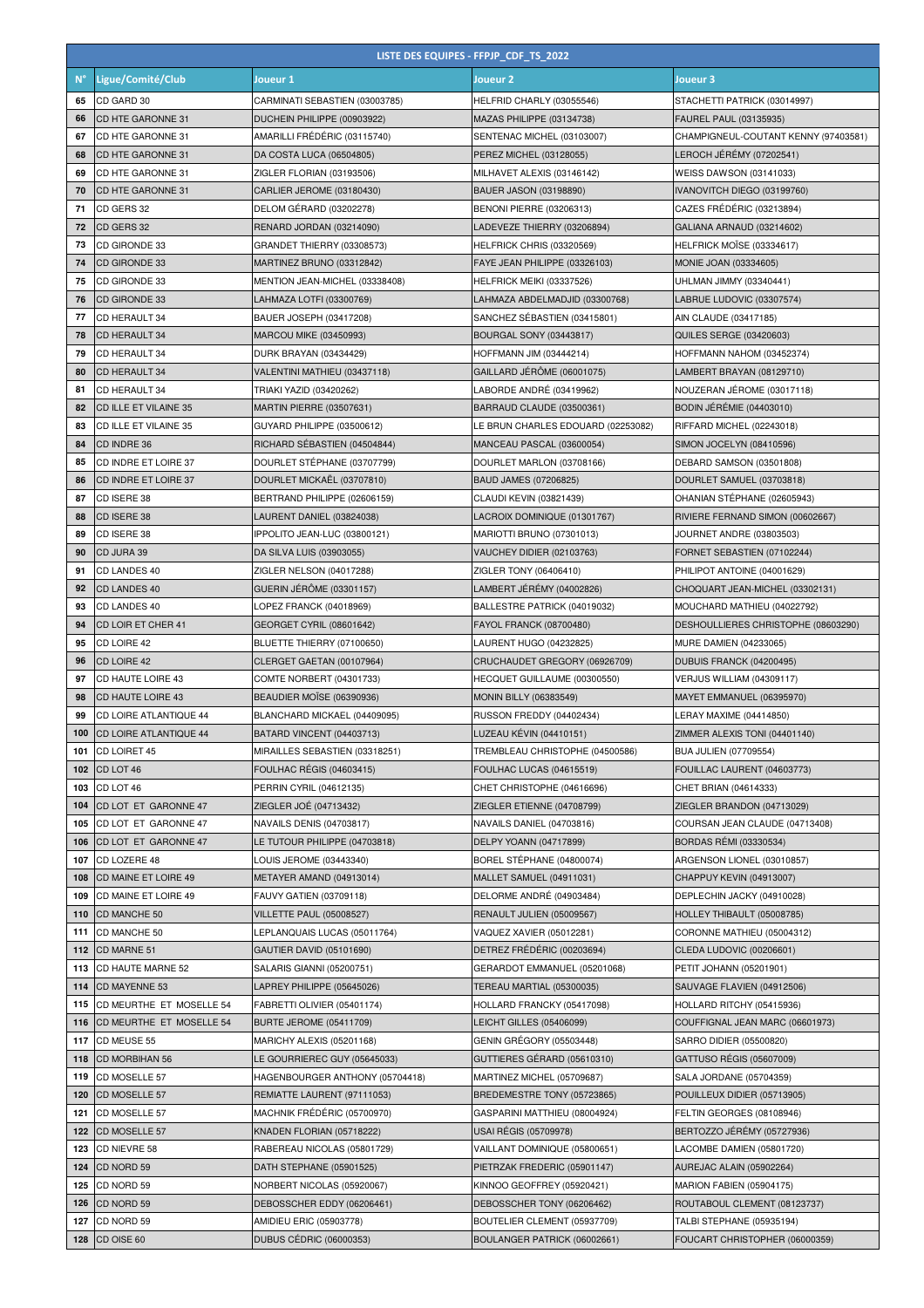|             | LISTE DES EQUIPES - FFPJP_CDF_TS_2022               |                                                       |                                                           |                                                     |  |
|-------------|-----------------------------------------------------|-------------------------------------------------------|-----------------------------------------------------------|-----------------------------------------------------|--|
| $N^{\circ}$ | Ligue/Comité/Club                                   | Joueur 1                                              | Joueur <sub>2</sub>                                       | Joueur 3                                            |  |
| 129         | CD OISE 60                                          | RIVIERA SAMY (06014248)                               | KAUFMANN FRÉDÉRIC (06000169)                              | DHONT WILLIAM (06014244)                            |  |
| 130         | CD OISE 60                                          | COUVERCHEL FLORENTIN (06006399)                       | GONCALVES DAVID (06003078)                                | <b>TIXIER JÉRÉMY (09517296)</b>                     |  |
| 131         | CD ORNE 61                                          | LENFANT BILLY (02803682)                              | <b>SURCIN TANGUY (06109013)</b>                           | GIRARD LUDOVIC (02803685)                           |  |
| 132         | CD PAS DE CALAIS 62                                 | BROEHL JIMMY (06204245)                               | BELLET SÉBASTIEN (06205713)                               | KADRI MUSTAPHA (05906234)                           |  |
| 133         | CD PAS DE CALAIS 62                                 | LANGLOIS JULIEN (06210529)                            | COITTET LUDOVIC (06200824)                                | <b>BAUDE CHARLES (06209755)</b>                     |  |
| 134         | CD PUY DE DOME 63                                   | DAUPHANT WILLIAM (06389056)                           | GIRE BRUNO (04301918)                                     | BEGON CYRIL (06390321)                              |  |
| 135         | CD PUY DE DOME 63                                   | GATT LAURENT (06304554)                               | DEVEZE ANTHONY (08130613)                                 | VEDRINE YANNICK (06395488)                          |  |
| 136         | CD PUY DE DOME 63                                   | RAFFIER NICOLAS (06304831)                            | TEISSONIERE MARTIAL (06305601)                            | CARDOSO ARMANDO (06315322)                          |  |
| 137         | CD PUY DE DOME 63                                   | BOURDIER DIMITRI (06300331)                           | BOURDIER CÉDRIC (06317672)                                | CHASSIN XAVIER (06386045)                           |  |
| 138         | CD PYRENEES ATLANTIQUES 64                          | <b>BUGAT RÉMY (06403942)</b>                          | RANQUINE FREDERIC (06401034)                              | LEFFLER MICHEL (06400087)                           |  |
| 139         | CD PYRENEES ATLANTIQUES 64                          | MAESTRI PHILIPPE (06400021)                           | ALONZO CÉDRIC (06401164)                                  | NANO TIMOTHÉE (07815268)                            |  |
| 140         | <b>CD HAUTES PYRENEES 65</b>                        | LASSALLE KEAWIN (06410232)                            | GOMES CHRISTOPHE (06500584)                               | SAGRAFENA STESSI (06502913)                         |  |
| 141         | CD PYRENEES ORIENTALES 66                           | BACCHIN CHRISTOPHE (06605011)                         | CORTES SIMON (03411355)                                   | BAUER FRÉDÉRIC (00104849)                           |  |
| 142         | CD PYRENEES ORIENTALES 66                           | VOGEL RÉMY (00635124)                                 | AVEREDE PATRICK (06603488)                                | POCH BASTIEN (06618512)                             |  |
| 143         | CD PYRENEES ORIENTALES 66                           | AGUILERA CHRISTOPHE (09110660)                        | THOMAS ELVIS (06610339)                                   | CHACON LUDOVIC (06603670)                           |  |
| 144         | CD BAS-RHIN 67                                      | CLEMENT JOFFREY (06706492)                            | PFEFFER JEAN (06709763)                                   | YVANES FABRICE (06704480)                           |  |
| 145         | CD BAS-RHIN 67                                      | ABSALON CEDRIC (08802375)                             | BREGEOT GAUTHIER (08805878)                               | FOUCAL JÉRÔME (05415090)                            |  |
| 146         | CD HAUT-RHIN 68                                     | <b>HUGEL PASCAL (06800509)</b>                        | BOURGADE CHRISTOPHE (06800831)                            | MELNIKOFF CLÉMENT (00710856)                        |  |
| 147         | CD RHONE 69                                         | ANDRIANTSEHENO CHRISTIAN (05720866)                   | SARRIO CHRISTOPHE (06900706)                              | N'DIAYE FRANÇOIS (20006240)                         |  |
| 148         | CD RHONE 69                                         | DARODES JEREMY (01703142)                             | MOLINAS JOSEPH (03085823)                                 | FELTAIN RICHARD (03320620)                          |  |
| 149         | CD RHONE 69                                         | MALLET ALEXANDRE (03006998)                           | GESSAT GUILLAUME (08905215)                               | HUBERT JÉRÉMY (02630181)                            |  |
| 150         | CD RHONE 69                                         | LOY MICHEL (09301109)                                 | RIEHL FABRICE (05708427)                                  | VAN CAMPENHOUT MICHEL (07721575)                    |  |
| 151         | CD HAUTE SAONE 70                                   | CLAUDY WINTER (08209765)                              | PRUD'HOMME KÉVIN (09412147)                               | ZIGLER PHILIPPE (00704343)                          |  |
| 152         | CD SAONE ET LOIRE 71                                | MILEI PASCAL (07100161)                               | <b>COURROY DAMIEN (09000268)</b>                          | LUCIEN EMMANUEL (05800168)                          |  |
| 153         | CD SAONE ET LOIRE 71                                | SIMONOT JOHAN (07117271)                              | VIGNERON ENZO (02125544)                                  | DUMOUX NICOLAS (07109350)                           |  |
| 154         | CD SAONE ET LOIRE 71                                | MARQUES ALEX (07118180)                               | MARQUES JOSE (07113392)                                   | MARQUES ANTONIO (07102619)                          |  |
| 155         | CD SARTHE 72                                        | GUERIN GÉRALD (07801940)                              | JOURDAIN DIDIER (05003794)                                | MIRAILLE KENZO (07208999)                           |  |
| 156         | CD SARTHE 72                                        | LEBOULANGER PASCAL (07208296)                         | LEBOULANGER FLORIAN (07208998)                            | BERLAIMONT DAVID (07200059)                         |  |
| 157         | CD SAVOIE 73                                        | <b>BAUDET KÉVIN (00107564)</b>                        | GONTHIER CYRIL (00102765)                                 | PERILLAT YANNICK (07301552)                         |  |
| 158         | CD HAUTE SAVOIE 74                                  | MESSONNIER PATRICK (80000303)                         | DELAHAYE ADRIEN (03331441)                                | ZIMMERMANN ROMAIN (01001773)                        |  |
| 159         | CD HAUTE SAVOIE 74                                  | WEIBEL CHARLES (06389235)                             | LOZANO ANDRÉ (05722392)                                   | FEYERTAG MICKAËL (06706284)                         |  |
| 160         | CD COMITE DE PARIS 75                               | <b>VEISS DONALD (09300817)</b>                        | SIROT ERIC (09101079)                                     | LESAGE THIERRY (07504413)                           |  |
| 161         | CD COMITE DE PARIS 75                               | CHAPELAIN DAVID (07804835)                            | MOUSSAMIH SAMIR (07813770)                                | MICHELET ELVIS (07807035)                           |  |
| 162<br>163  | <b>CD SEINE MARITIME 76</b><br>CD SEINE MARITIME 76 | FENETRE LAURENT (07601634)<br>COUSIN YOHAN (07611853) | <b>SCHMIT SONY (07603778)</b><br>TESSIER JESSY (07610328) | LEDUC GÉRALD (07601805)<br>LEFOLL CÉDRIC (07601824) |  |
| 164         | CD SEINE ET MARNE 77                                | FEUILLET DAMIEN (07715092)                            | GUILLARD SYLVAIN (07706277)                               | FRONT JÉRÔME (08902256)                             |  |
| 165         | CD SEINE ET MARNE 77                                | AMOUROUX ARNAUD (07728800)                            | BOTTIN PIERRE (07713964)                                  | GARCIA FABRICE (07704607)                           |  |
| 166         | CD SEINE ET MARNE 77                                | LEPEUC THIERRY (09115604)                             | <b>FARJON ALAIN (07700012)</b>                            | ECKMANN CHRISTIAN (07703341)                        |  |
| 167         | CD SEINE ET MARNE 77                                | PINARD ADRIEN (07724140)                              | ALVAREZ LAURENT (07711353)                                | PORTIER NICOLAS (07720905)                          |  |
| 168         | CD YVELINES 78                                      | CORDIER EDDIE (01369280)                              | SPARACCA CÉDRIC (07803245)                                | HAY DOMINIQUE (07801769)                            |  |
| 169         | CD YVELINES 78                                      | MASSINGER ELVIS (07814298)                            | ORY EMMANUEL (07813677)                                   | TAVERNE MICKAËL (07804521)                          |  |
| 170         | CD DEUX SEVRES 79                                   | PAQUET OLIVIER (07901607)                             | CASTEUBLE RÉMY (07906779)                                 | DEMESTRE DJAIMISON (07908189)                       |  |
| 171         | CD SOMME 80                                         | CHOLLOUX STEPHANE (08008090)                          | MARTIN LAURENT (08007058)                                 | LEROY ANTHONY (08006289)                            |  |
| 172         | CD TARN 81                                          | TROUILLET FABIEN (08101353)                           | <b>FAUSTIN JIMMY (97208152)</b>                           | BRALLEY CHRISTIAN (08112394)                        |  |
| 173         | CD TARN 81                                          | RIVET DOMINIQUE (09300321)                            | COUBES OLIVIER (08103436)                                 | AZEMA MAXIME (08102217)                             |  |
| 174         | CD TARN 81                                          | ESPADE MICKAEL (08112374)                             | DELFORGE STÉPHANE (04003535)                              | CHAUVAL VIVIAN (08112410)                           |  |
| 175         | CD TARN ET GARONNE 82                               | MAUREL PIERRE (00637868)                              | BOULANGER DELSON (08212944)                               | DURK MAISON (03430685)                              |  |
| 176         | CD TARN ET GARONNE 82                               | BONFANTE THOMAS (08212765)                            | TAISANT ANTHONY (08704740)                                | BONFANTE PATRICK (08212764)                         |  |
| 177         | CD VAR 83                                           | ROCHER DYLAN (07205838)                               | LACROIX HENRI (08301251)                                  | ROBINEAU STÉPHANE (06393867)                        |  |
| 178         | CD VAR 83                                           | PELECK CÉDRIC (08311371)                              | LAFLEUR LORENZO (08304271)                                | LAFLEUR FRANÇOIS-CLAUDE (08326182)                  |  |
| 179         | CD VAR 83                                           | SMAGGHE VINCENT (08308439)                            | FERNANDES JOSÉ (08308440)                                 | MARCELIN YVES (00104105)                            |  |
| 180         | CD VAR 83                                           | ASSIGAL GILLES (08321554)                             | FERHAT SMAÏN (08312632)                                   | LOPEZ JUAN (08317132)                               |  |
| 181         | CD VAUCLUSE 84                                      | LOMBARD CHRIST (08427178)                             | DUBOIS GINO (08423873)                                    | BESSEKRI ZAKARIA (08421794)                         |  |
| 182         | <b>CD VAUCLUSE 84</b>                               | CLOT REMY (08428190)                                  | PERRET JEREMY (08426923)                                  | SERODINO PIERRE (08431377)                          |  |
| 183         | CD VAUCLUSE 84                                      | BENHAIM BERNARD (08406668)                            | GRIMA THÉO (08433567)                                     | BERNAL ENZO (08427974)                              |  |
| 184         | CD VENDEE 85                                        | LE STER MICKAËL (08506969)                            | PERCOT NICOLAS (08515682)                                 | PERCOT CÉDRIC (08504057)                            |  |
| 185         | CD VIENNE 86                                        | AMIRAULT JOHAN (08608521)                             | KOPEC JEROME (08606275)                                   | GIRAULT MICKAEL (08608419)                          |  |
| 186         | <b>CD HAUTE VIENNE 87</b>                           | DUCHET ANTHONY (04501227)                             | MORLON ANTOINE (08710770)                                 | NEGREMONT JEAN-NOËL (08702690)                      |  |
| 187         | CD HAUTE VIENNE 87                                  | SARRASIN DAVID (08604090)                             | SAVARY SÉBASTIEN (08700189)                               | MARTIN ARNAUD (08700141)                            |  |
| 188         | CD HAUTE VIENNE 87                                  | TASSIN CHRISTOPHE (06002657)                          | GUALANDRIS MARC (07504340)                                | DOLLEANS LIONEL (09500647)                          |  |
| 189         | CD VOSGES 88                                        | CASALE JOE (05415977)                                 | CASALE ROMUALD (05407501)                                 | GOURY MICKAEL (08801329)                            |  |
| 190         | CD YONNE 89                                         | NAUDOT JÉRÉMY (08904392)                              | BOUBIN MORGAN (08904997)                                  | <b>DEFOSSE DAVID (05802332)</b>                     |  |
| 191         | CD TERRITOIRE BELFORT 90                            | SIGNORI CHRISTOPHE (02500992)                         | CHEVEAU GWÉNAËL (09001000)                                | <b>BRAUN CEDRIC (02505812)</b>                      |  |
| 192         | CD ESSONNE 91                                       | PILEWSKI SYLVAIN (07700726)                           | <b>AVICE THOMAS (09102291)</b>                            | CAPLOT YANNICK (09107780)                           |  |